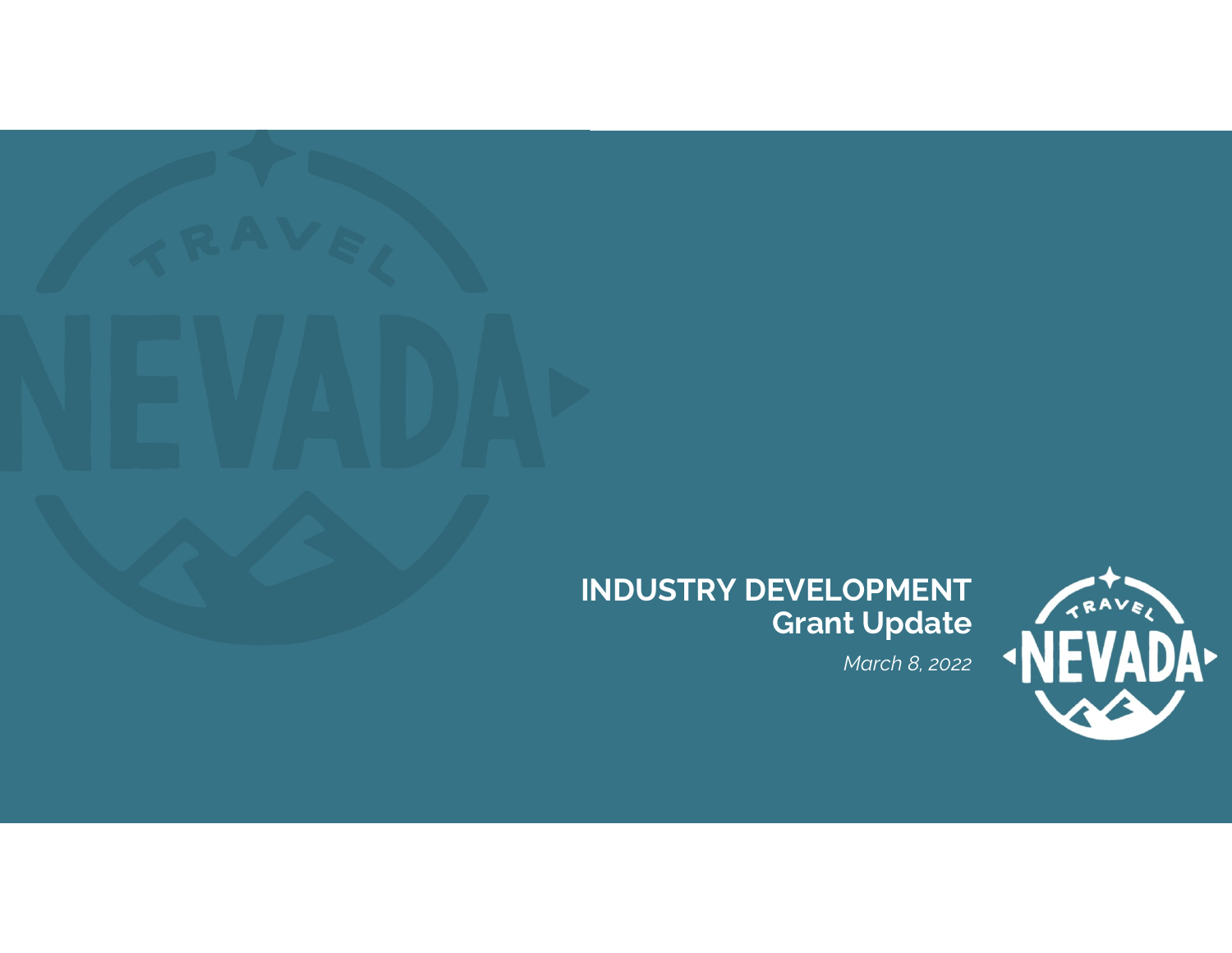

# Rural Marketing Grant Audit

### • How can we improve the grant process?

- Maximizing available funding
- Extending reach and exposure through Travel Nevada's owned assets
- How do we create funding equity in a competitive grant environment?
- What is the true impact and effectiveness of the grant program? • How can we streamline for efficiences of the red program?<br>• Are two cycles a year the right cadence for graphic How can we improve our relationships with ou<br>• How can we streamline for efficiencies?
- Are two cycles a year the right cadence for grant applications?
- How can we improve our relationships with our partners?
-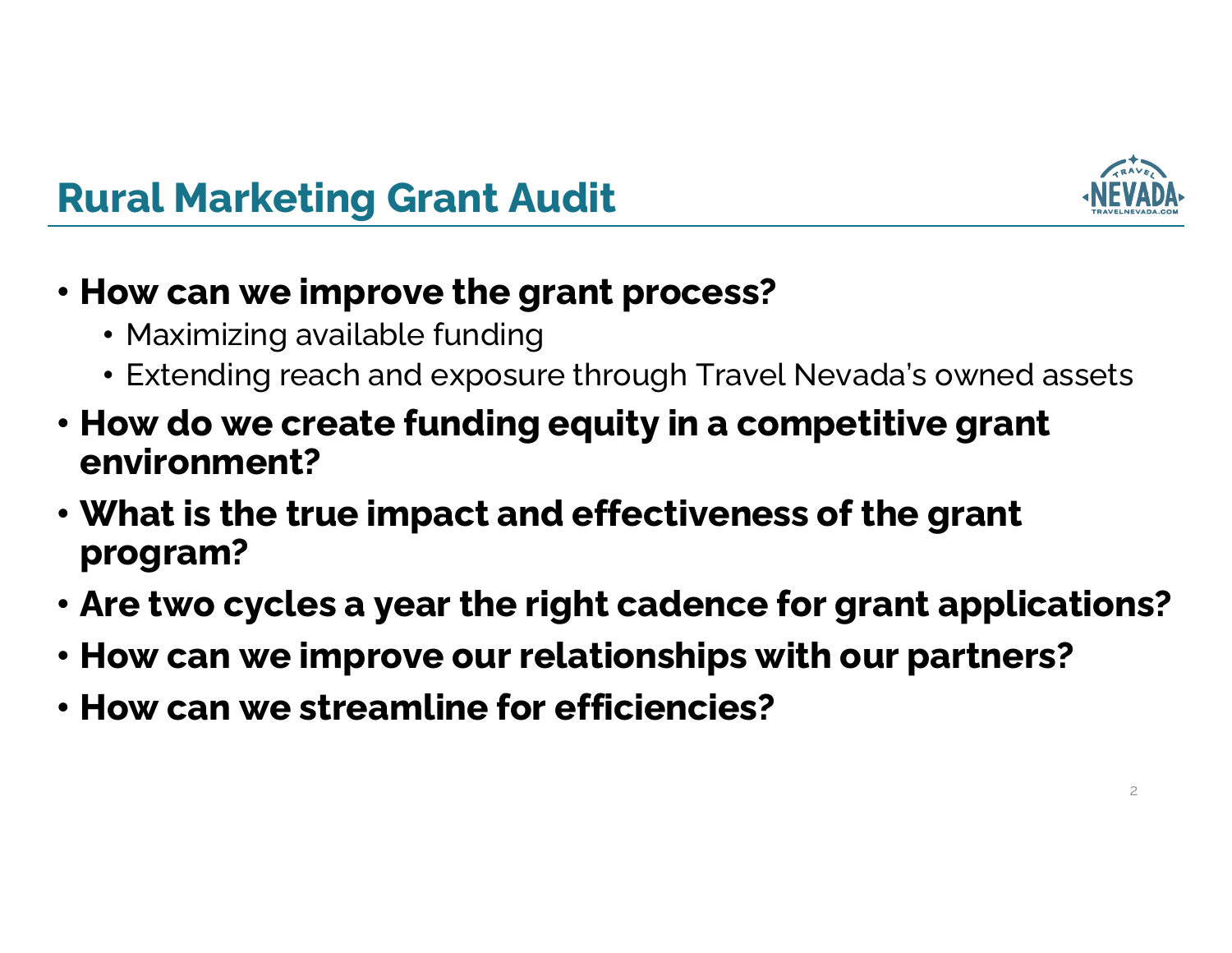

# Key Learnings

## • Unique requests – not one size fits all

- Equity among grant requests
- Deeper understanding of organizations, missions, staffing, budget sizes

## • More insight into long term planning needed

• Layered plans vs multiple grants

## • Travel Nevada mission and brand alignment

- Maximizing relationships with territories
- Extending reach and exposure through co-ops and Travel Nevada's owned assets

## • More meaningful reporting

- Estimates AND actuals
- Consistent and accurate economic impact reporting